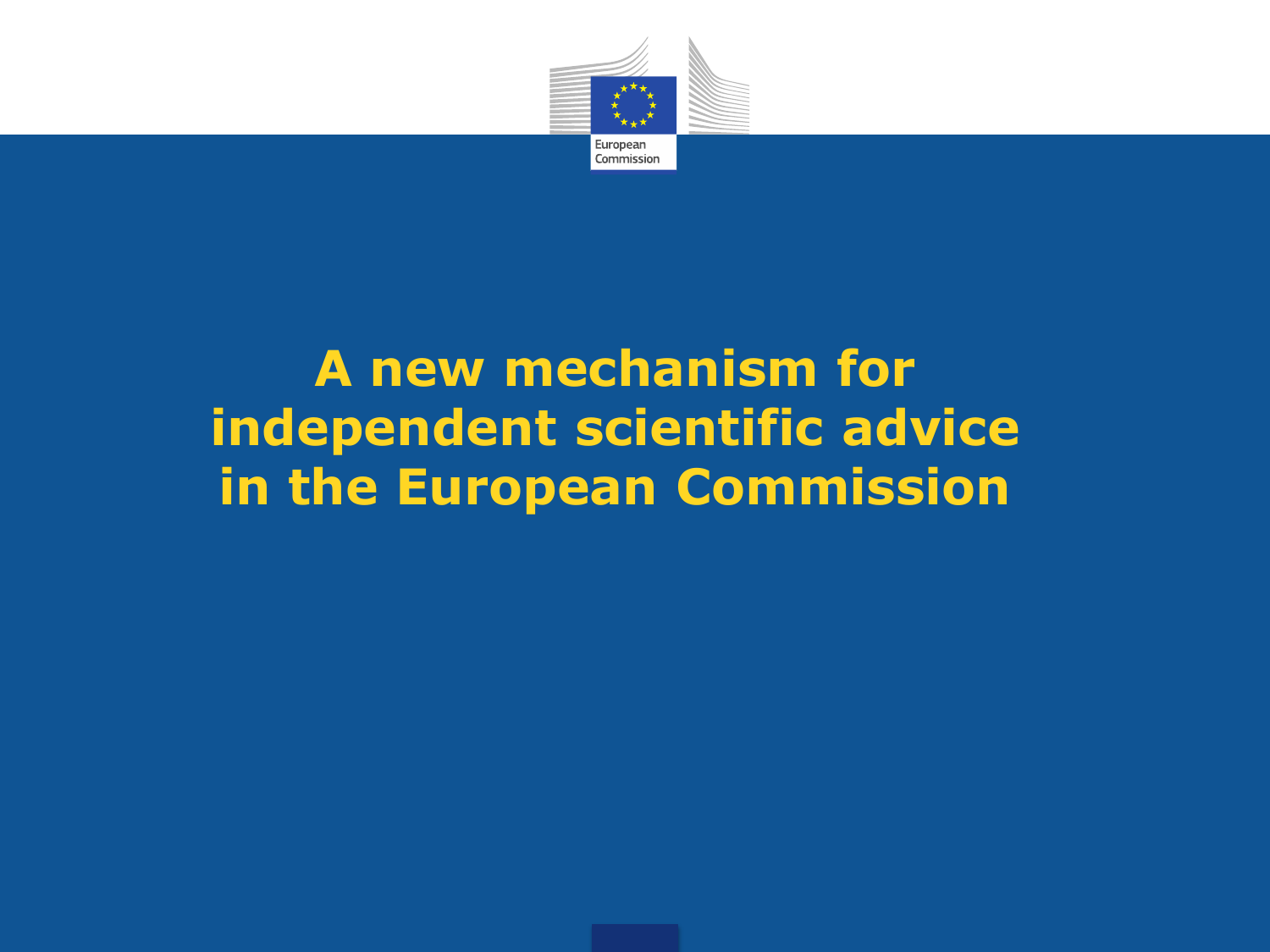

#### **Introduction – why is a new mechanism needed?**

- *Scientific evidence increasingly important for policy making, a part of Better Regulation*
- *Scientific advice needs to be independent, objective, interdisciplinary, transparent*
- *And must take account of specific characteristic of EU policy making, e.g.*
	- different national perspectives
	- principles of proportionality and subsidiarity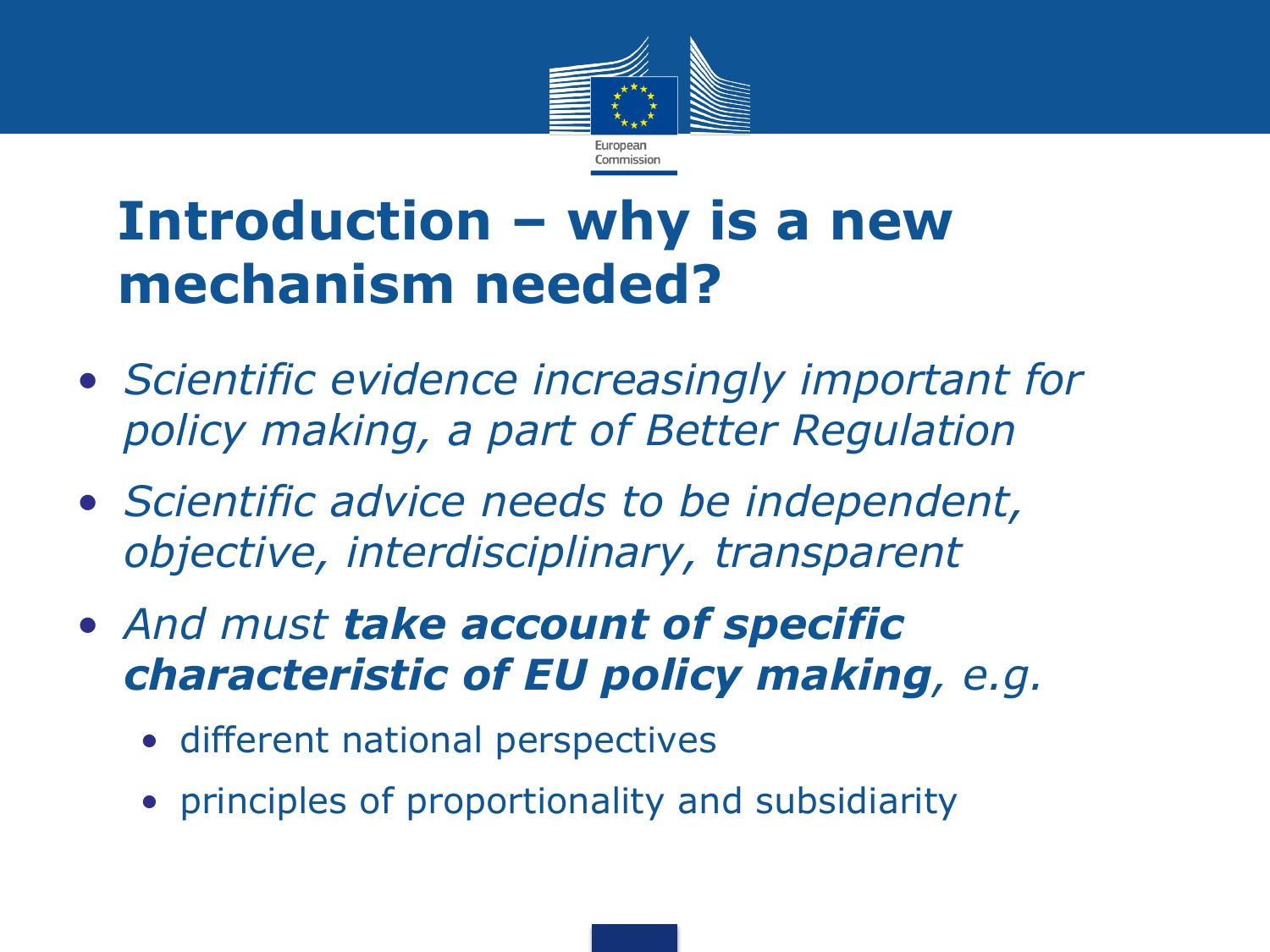

## **How do national governments obtain independent scientific advice?**

- *In most countries: Academies of Science play a key role, also Advisory Councils/ Committees.*
- *Some countries (e.g US, UK, Ireland) appoint Chief Scientific Advisor, alongside academies and advisory bodies.*
- *There is no single model or best practice!*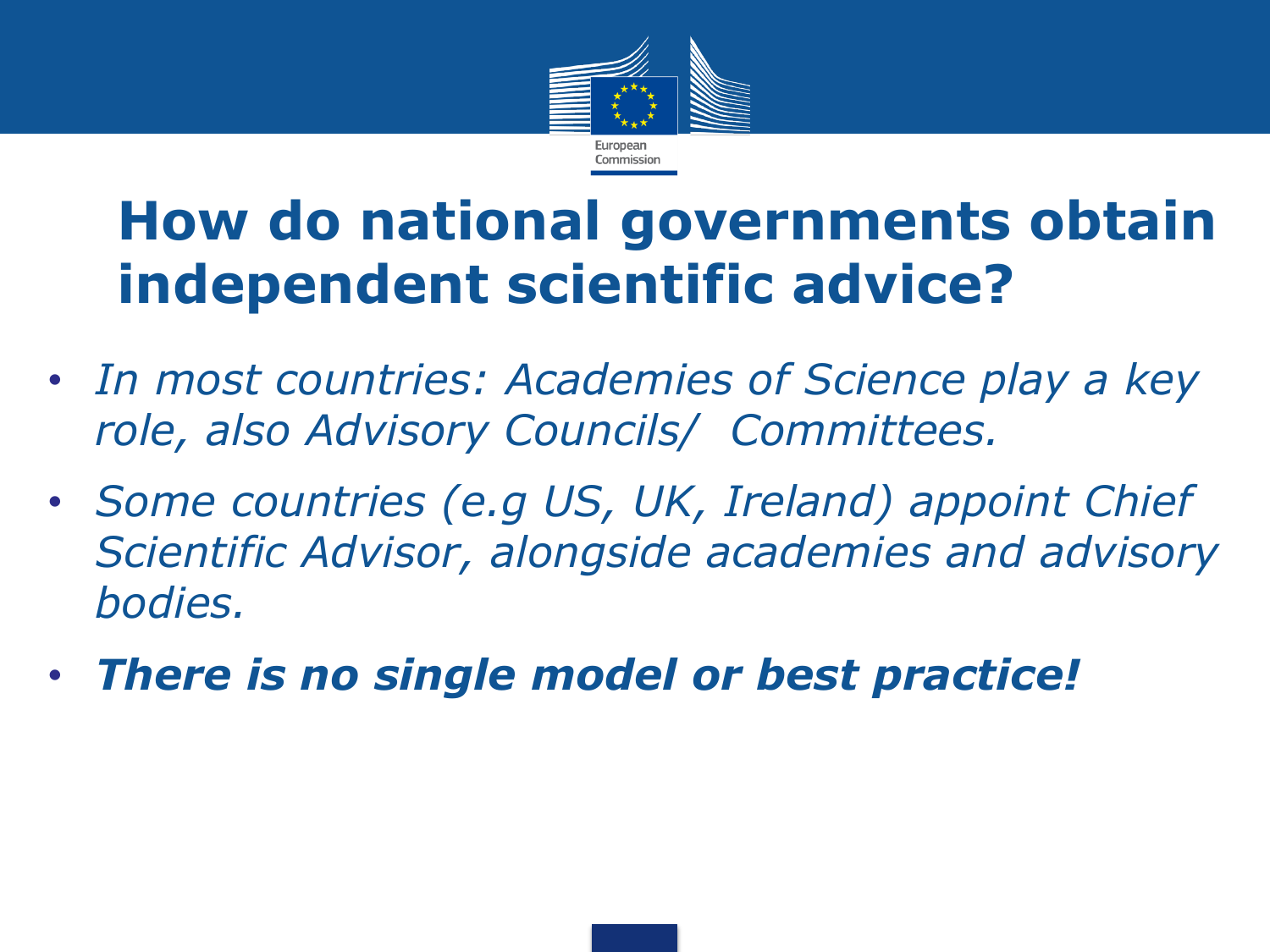

## **Use of scientific advice in the Commission**

- *Already extensive use of scientific advice in specific policy areas:*
	- **Joint Research Centre** providing in-house scientific support
	- **Use of external experts -** groups, contracted studies, as well as standing, independent, advisory committees**.**
	- **Horizon 2020 finances research projects** in support of EU policies (societal challenges).
- *But lack of a mechanism to provide timely, independent, high level scientific advice to meet needs across all policy areas.*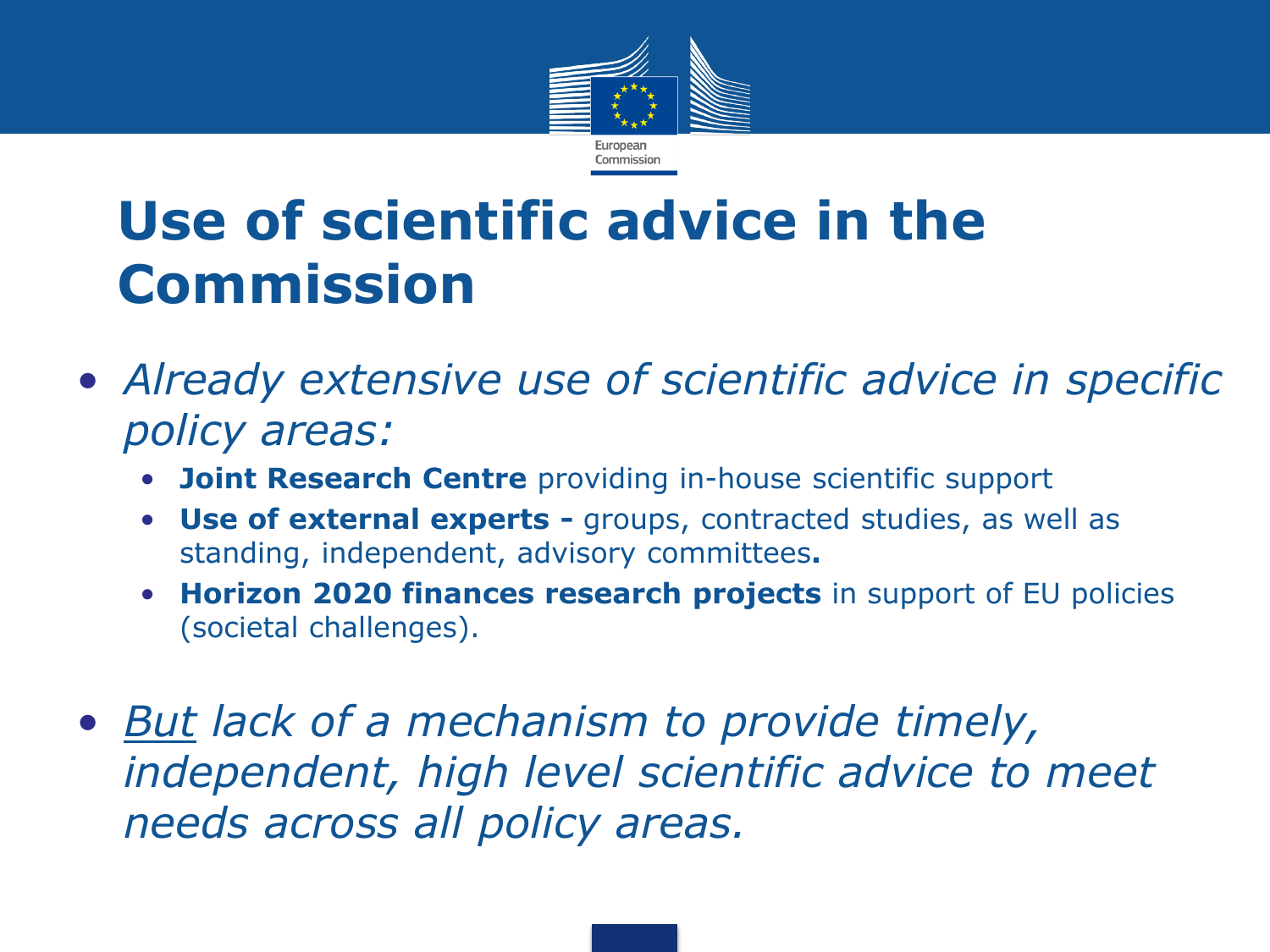

# **The proposed mechanism**

*Strengthen existing arrangements and bring together the supply and demand for independent scientific advice, with two main new features:*

- *A structured relationship with scientific advisory bodies in Member States (e.g. national academies) – to benefit from the wealth of knowledge and expertise*
- *Establishing a High Level Group of eminent scientists to improve the interaction with scientific community, and ensure independence, scientific integrity, transparency*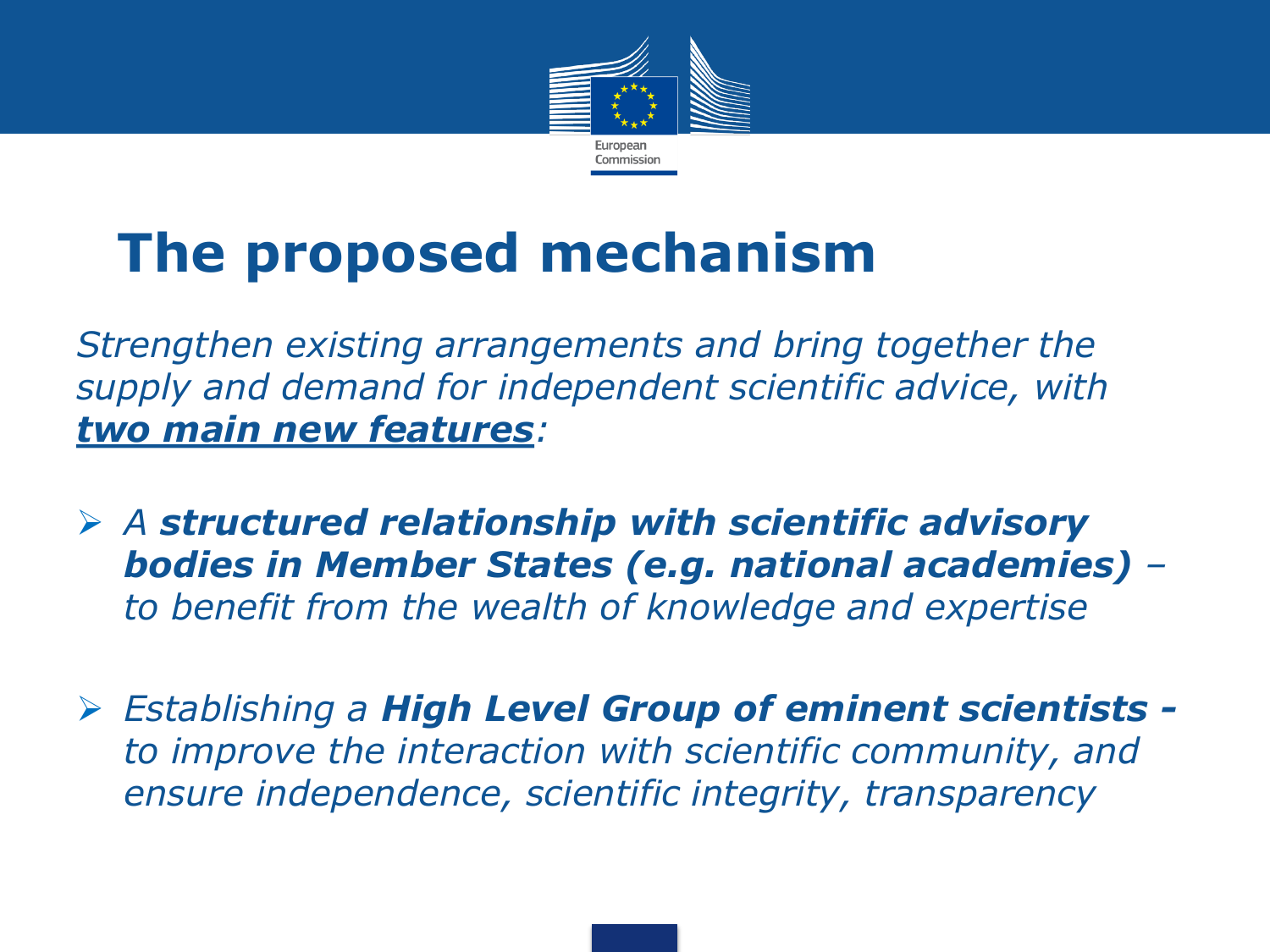



\* Including the Joint Research Centre which provides in-house scientific support